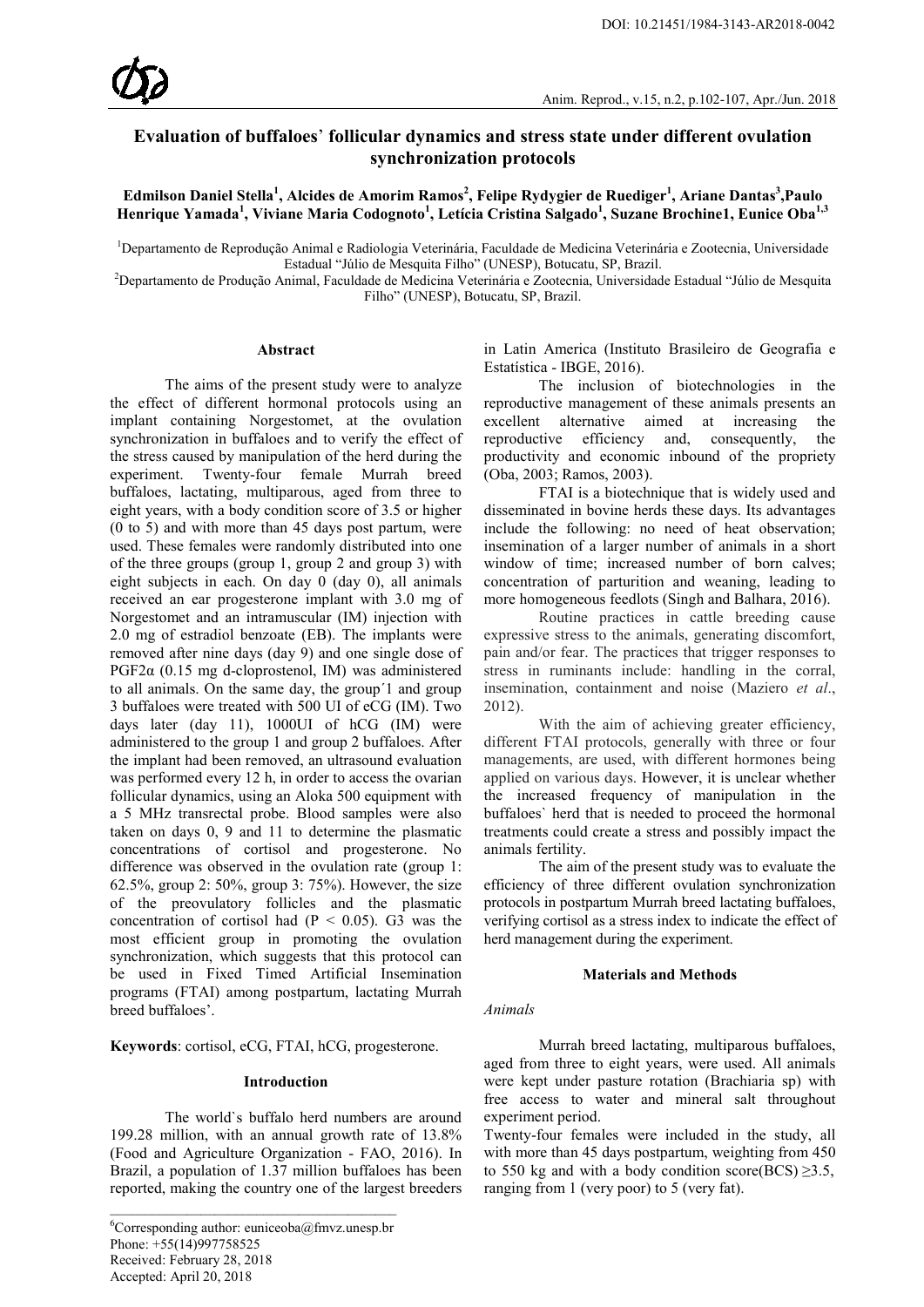tella *et al*. Buffaloes follicular dynamics and stress state

#### *Experimental design*

These females were randomly divided into three experimental groups (group 1, group 2 and group 3), with eight buffaloes in each group. On day 0 (day 0), all animals received a subcutaneous ear implant with 3.0 mg of norgestomet (Crestar®, MSD Animal Health, São Paulo, SP, Brazil) and one IM injection with 2.0 mg of benzoate estradiol (Sincrodiol, Ourofino, Cravinhos, SP, Brazil).

On day 9 (day 9), the ear implant was removed from all animals and 0.15 mg of d-cloprostenol was administered (IM, Croniben, Biogéneses Bagó, Buenos Aires, Argentina). On the same day, the buffaloes from the group 1 and group 3 received one IM injection with 500 UI of eCG (Folligon, MSD Saúde Animal, São Paulo, SP, Brazil). Two days later, the ear implants were removed removal (day 11), and an IM injection of 1000 UI of hCG (Vetecor™, Hertape Calier, Juatuba, MG, Brazil) was administered to the group 1 and group 2 buffaloes.

# *Ultrasonography*

Transrectal ultrasonographic examinations were performed using an ultrasound equipment (Aloka™ 500) with a linear 5 MHz probe, once daily (every 24 h) on day 9 and day 10, and, twice daily (every 12 h) on day 11, day 12, day 13 and day 14 (6:00 AM and 6:00 PM), to evaluate the follicular dynamics and to determine the time of ovulation. Ovulation was determined by the absence of a dominant follicle, with more than 10 mm in diameter, and its time was measured by the time interval between the last two ultrasound evaluations.

#### *Blood sampling and hormonal assays*

Blood samples were taken by jugular vein punction on days 0, 9 and 11, it was used to dosage the plasmatic concentration of cortisol and progesterone. After collection, the blood samples were centrifuged, and the separated plasma was frozen at -20°C until analyses. The plasmatic concentration of cortisol and progesterone was performed in duplicate using RIA (DPC, Coat-a-countTM, Los AngeIes, CA, USA).

#### *Statistical analysis*

The obtained data expressed in percentages (ovulation rate and ovulation synchronization rate) were statistically analyzed using Fisher`s exact test, and the data expressed in means and standard deviations (SD) were analyzed by ANOVA (follicle diameter, days to ovulation and cortisol plasmatic concentration), followed by Tukey`s test, with all tests having a 5% of significance level.

#### **Results**

#### *Reproductive status*

During the experimental period, plasmatic progesterone concentrations remained below 1 ng/ml on day 0 and day 11, being above only on day 9 due to the presence of the norgestomet implant, indicating that the protocols were used in animals in postpartum anestrus. Within the same days studied (day 0, day 9 and day 11), there was no significant difference between the groups (Table 1).

#### *Follicle development*

The mean  $\pm$  SD of the largest preovulatory follicle diameter (mm) from ovulated buffaloes were:  $12.9 \pm 2.9$  (n = 6);  $14.2 \pm 1.8$  (n = 4);  $14.3 \pm 1.4$  (n = 7), respectively for group 1, group 2 and group 3 ( $P = 0.47$ ).

When the implant was removed, the mean  $\pm$ SD of the dominant follicles in the animals that ovulated were:  $5.8 \pm 2.7$  mm (n = 6) for group 1;  $8.9 \pm$ 1.6 mm (n = 4) for group 2 and  $9.2 \pm 1.4$  mm (n = 7) for group 3 ( $P = 0.019$ ). and in the animals, that hadn't ovulated they were:  $5.0 \pm 2.1$  mm (group 1, n = 2);  $6.9 \pm$ 1.6 mm (group 2,  $n = 4$ ) and  $9.0 \pm 0$  (group 3,  $n = 1$ ) as shown in Table 1 ( $P = 0.332$ ), showing that the diameter of the dominant follicle in day 9 varies between the groups, but not between animals that had and had note ovulated when compared in the same group (Table 2).

Table 1. Mean  $\pm$  SEM plasmatic progesterone concentrations (ng/ml) in different experimental groups during hormonal protocols.

|          | Group 1                       | Group 2                       | Group 3                       |       |
|----------|-------------------------------|-------------------------------|-------------------------------|-------|
| Day $0$  | $0.49 \pm 0.13^{\text{Aa}}$   | $0.35 \pm 0.07^{Aa}$          | $0.34 \pm 0.09$ <sup>Aa</sup> | 0.505 |
| Day 9    | $2.93 \pm 0.7^{\text{Ba}}$    | $2.94 \pm 0.12^{Ba}$          | $2.91 \pm 0.9^{\text{Ba}}$    | 0.07  |
| Day $11$ | $0.11 \pm 0.04$ <sup>Aa</sup> | $0.10 \pm 0.04$ <sup>Aa</sup> | $0.10 \pm 0.03$ <sup>Aa</sup> | 0.976 |
|          | 0.022                         | 0.01                          | 0.038                         |       |

Means followed by different uppercase letters in the column and lowercase in the lines, differ by Tukey test at 5%  $(P < 0.05)$ .

Table 2. Diameter mean  $\pm$  SEM (mm) of larger follicles in the three experimental groups on ear norgestomet implant removal day (day 9) comparing animals that had ovulated and animals that hadn`t during FTAI protocols.

| .                            | TVIIIDVIIILE VIIIIIIVID VIIVV IIVV IVVV V LVIVTTTV VIIVTI VIIIIIIVID VIIVTU IIVVTII V VIVIIIIE A AAAA DAVTVTUT |                     |                       |
|------------------------------|----------------------------------------------------------------------------------------------------------------|---------------------|-----------------------|
|                              | diroup                                                                                                         | .iroun :            | iroup                 |
| Animals that had ovulated    | $\neg$ Aa<br>$3.8 \pm 2^{\degree}$                                                                             | 64ab<br>$\alpha +$  | $4.4^{A0}$<br>$9.7 +$ |
| Animals that hadn't ovulated | $0 \pm 2.1^{Aa}$                                                                                               | 1 $Q^{Aa}$<br>$Q +$ | 0.08b                 |

Means followed by different uppercase letters in the column and lowercase in the lines, differ by Tukey test at 5%  $(P < 0.05)$ .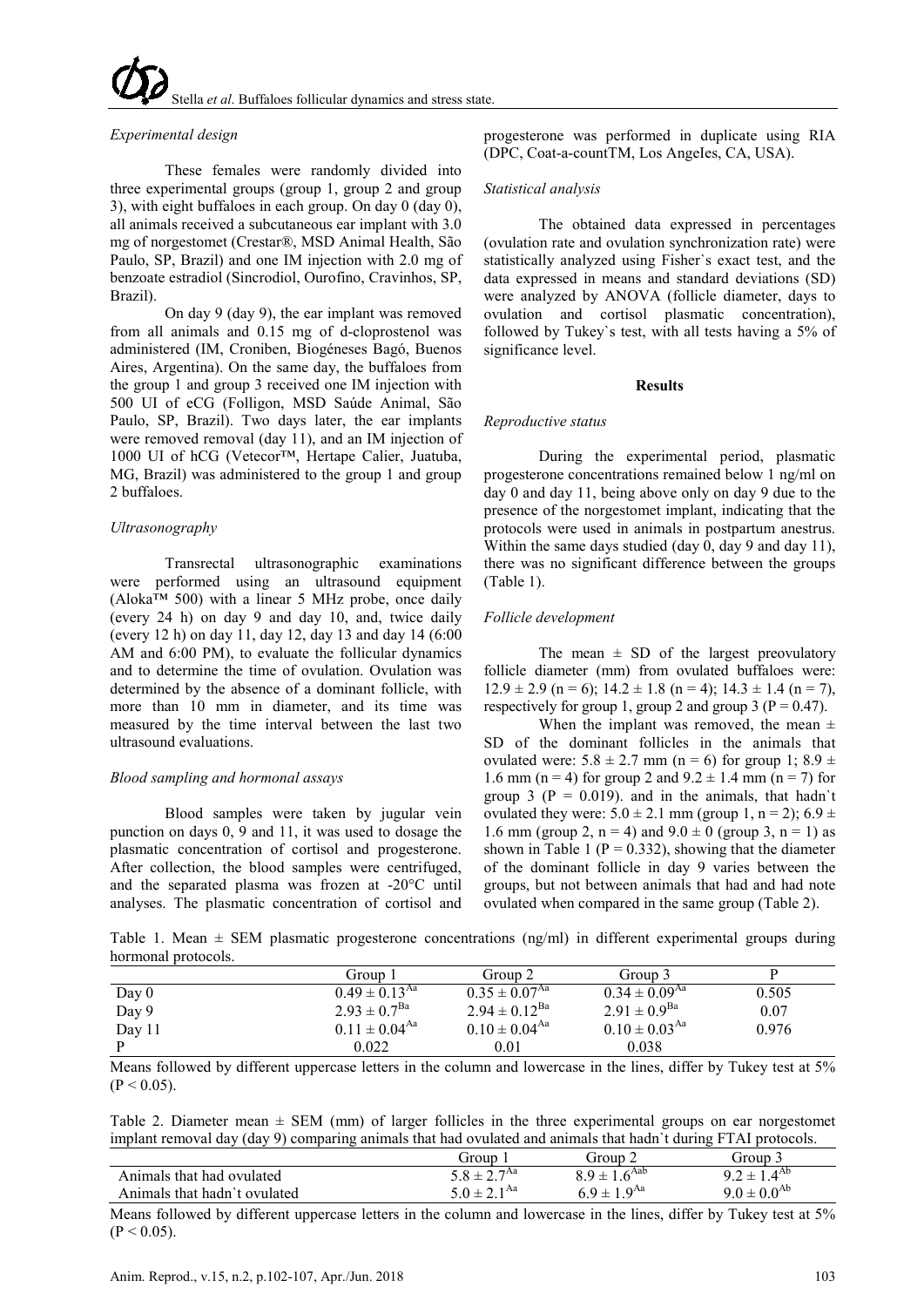tella et al. Buffaloes follicular dynamics and stress state

## *Ovulation detection*

From day 9 to day11, follicular growth rates were observed of  $2.8 \pm 0.9$  mm for group 1;  $1.8 \pm 0.3$  mm for group 2 and  $2.2 \pm 1.4$  mm for group 3 (P = 0.221).

The day of protocol initiation was considered day 0, and ovulation was detected after  $12.08 \pm 1.36$  days  $(n = 6)$  in group 1;  $12.5 \pm 0.71$  days  $(n = 4)$  in group 2;

and,  $12.86 \pm 0.63$  days (n = 7) in group 3 (P = 0.377). There was no difference between groups 1 and 2 regarding the interval between hCG administration and ovulation:  $26 \pm 13.86$  ho (n = 3) for group 1 and  $30 \pm 16.97$  h (n = 4) for group 2 (P = 0.754). The intervals between implant removal and ovulation were  $63 \pm 30.77$  h,  $72 \pm 16.97$  h and  $68.57 \pm 15.04$  h for group 1, group 2 and group 3, respectively ( $P = 0.812$ ) as shown in Table 3.

Table 3. Mean  $\pm$  SEM of the interval between the implant removal and ovulation detection in hours.

|                                                                        | Group                     | $^{\prime}$ iroun $2$     | Group 3                   |
|------------------------------------------------------------------------|---------------------------|---------------------------|---------------------------|
| Implant removal and ovulation detection interval                       | $63.00 \pm 30.77^{\circ}$ | $72.00 \pm 16.97^{\circ}$ | $68.57 \pm 15.04^{\circ}$ |
| Same letters do not statistically significantly differ ( $P > 0.05$ ). |                           |                           |                           |

# *Ovulation rates*

The ovulation rates, shown in Fig. 1, did not differ among the three experimental groups ( $P > 0.05$ ) until day 13: 62.5% (5/8) group 1 (eCG + hCG), 50.0% (4/8) group 2 (hCG) and 75% (6/8) group 3 (eCG).

The ovulation synchrony rate, considering

and 13 (18:00 PM), were 50% (3/6) for group 1, 100% (4/4) for group 2 and 85.71% (6/7) for group 3 (P  $> 0.05$ ). The percentages of buffaloes presenting synchrony of ovulation within the interval cited above were: group 1, 37.5% (3/8); group 2, 50% (4/8); and group 3, 75% (6/8), showing no statistical difference ( $P > 0.05$ ).

animals that had ovulated between days 11 (18:00 PM)



Figure 1. Ovulation rate (%) in each experimental group.

*Stress state*

The cortisol plasma concentrations  $(\mu g/dl)$  rose during the protocol period (Table 4). There were no statistical differences found in cortisol plasmatic concentrations among the groups. However, cortisol plasmatic concentrations were different within the groups, increasing from day 0 to day 11 in group 1, group 2 and group 3 as follows: day  $0$  <day 9 <day 11,

# $(P = 0.014; 0.01$  and  $0.017$ ).

In regard to the mean plasmatic cortisol concentration (μg/dl) of the animals that had ovulated in relation to the animals that had not ovulated, it can be observed that when compared within each group there was no significant difference, but when comparing the total mean of the groups, the animals that had ovulated (0.73  $\pm$  0.08 μg/dl) had a lower plasma cortisol concentration than the animals that had not  $(1.21 \pm 0.30 \,\mu\text{g/dl})$ ; Table 5).

Table 4. Mean  $\pm$  SEM of the plasmatic concentration of cortisol in the different experimental groups (group 1, group 2 and group 3) evaluated at three distinct times.

|        | Group 1                     | Group 2                       | Group 3                     |
|--------|-----------------------------|-------------------------------|-----------------------------|
| Day 0  | $0.42 \pm 0.05^{\text{Aa}}$ | $0.48 \pm 0.13$ <sup>Aa</sup> | $0.43 \pm 0.07^{Aa}$        |
| Day 9  | $0.68 \pm 0.10$ ABa         | $0.62 \pm 0.15^{\text{Aa}}$   | $0.63 \pm 0.09^{ABa}$       |
| Day 11 | $0.83 \pm 0.11^{\text{Ba}}$ | $1.22 \pm 0.37^{\text{Ba}}$   | $0.76 \pm 0.11^{\text{Ba}}$ |

Means followed by different uppercase letters in the column and lowercase in the lines, differ by Tukey test at 5%  $(P < 0.05)$ .

Table 5. Mean  $\pm$  SEM of the plasmatic concentration of cortisol in the different experimental groups (group 1, group 2 and group 3) comparing animals that had ovulated and animals that hadn´t during FTAI protocols.

| $\overline{\phantom{0}}$ |                           |                              |      |  |
|--------------------------|---------------------------|------------------------------|------|--|
|                          | Animals that had ovulated | Animals that hadn't ovulated |      |  |
| Group 1                  | $0.75 \pm 0.12^{\circ}$   | $0.96 \pm 0.20^{\circ}$      | 0.37 |  |
| Group 2                  | $0.71 \pm 0.14^{\circ}$   | $1.7 \pm 0.63^{\circ}$       | 0.18 |  |
| Group 3                  | $0.73 \pm 0.14^{\circ}$   | $0.84 \pm 0.10^a$            | 0.7  |  |
| Total                    | $0.73 \pm 0.08^{\circ}$   | $1.21 \pm 0.30^b$            | 0.04 |  |
|                          |                           |                              |      |  |

Means followed by different lowercase letters in the lines, differ by Tukey test at 5% ( $P < 0.05$ ).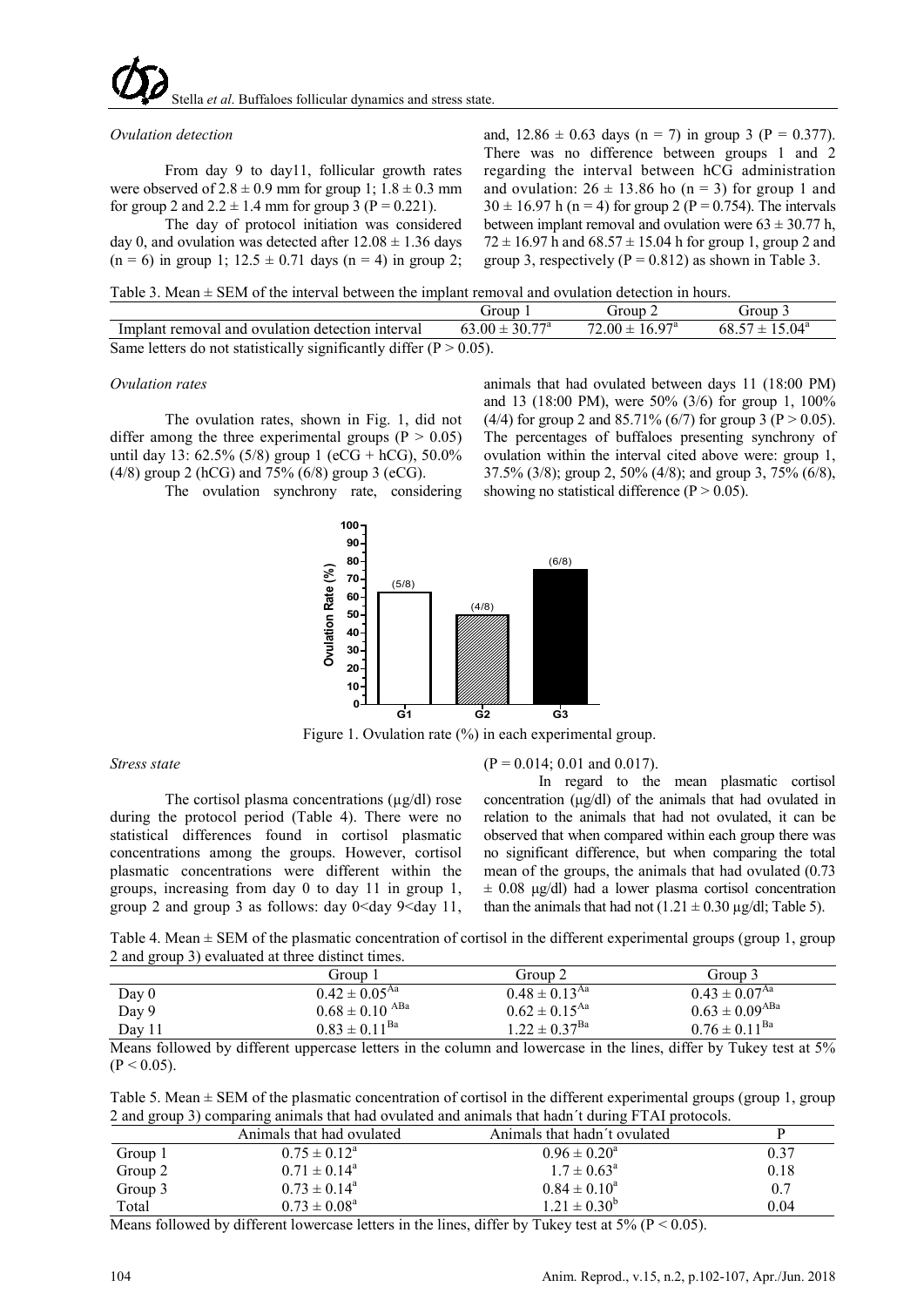#### **Discussion**

The period of the year in which the experiment was carried out was considered favorable to the reproduction of the buffalo species, according to Baruselli *et al.* (2003); however, by measuring plasma progesterone levels and the date of the last calving, the animals were presented in postpartum anestrus ( $P4 \leq \ln(\text{m})$ ). The results of plasmatic progesterone concentrations were similar to those found by Presicce *et al.* (2005) who found that progesterone concentrations in lactating females remained

below 1 ng/ml up to the next ovulation postpartum.<br>The higher plasmatic proges The higher plasmatic progesterone concentration in day 9 indicates that the use of norgestomet implantation is effective during FTAI protocols in buffaloes. Carvalho *et al.* (2013b) founde similar results when comparing the use of norgestomet implants and progesterone vaginal implants in Murrah buffaloes.

The females that received the ear Norgestomet implant, associated with eCG (group1 and group 3) on the same day as implant removal (day 9), had shown the best ovulation rates and follicular development, with group 3 being the most efficient, probably due to a positive effect of eCG on the pattern of follicular growth (Baruselli *et al.,* 2004; Souza *et al.,* 2009).

In previous studies it was evidenced that the administration of eCG in FTAI hormone protocols promotes an increase in FSH and LH, which generates an increase in the diameter of the preovulatory follicle (Stewart and Allen, 1981; Baruselli *et al.,* 2013; Carvalho *et al*., 2013a), mainly by the expression of VEGF wich promotes greater follicular irrigation that supplies the greater nutritional need inherent to the follicular development (Robinson *et al*., 2009; Araujo *et al*., 2011), and favors the ovulation rate, allowing greater influx of mediating substances responsible for the degradation of the layers of collagen contained in the tunica albuginea and teak, accompanied by the increase of vascular permeability necessary for follicular rupture (Jiang *et al*., 2003; Siddiqui *et al*., 2010). The eCG also favors the development of the corpus luteum because it has a long half-life that allows its connection to the LH receptors of the corpus luteum, promoting greater gene expression of the angiogenic factors VEGF and FGF2 and multiplication of the large luteal cells responsible for the production of progesterone that is essential in maintaining pregnancy (Souza *et al*., 2009; Atli *et al*., 2017).

The larger size of preovulatory follicles found in G3, could also be associated with the effect of eCG, wich have similar activity to FSH and LH (Sá Filho *et al.,* 2010), although this influence does not seem to be so intense in group 1, probably due to the administration of hCG as an ovulation inductor on day 11. The group 3 buffaloes had shown potential preovulatory follicles, indicating the efficiency of the wave synchronization protocol. However, differences were not reported among the treatments in the nonovulatory follicles mean diameters. The time from the P4 implant withdrawal to ovulation was similar in both protocols used in the

present experiment, and the two protocols did not differ in this respect. The administration of eCG at the moment of the P4 implant withdrawal did not improved the anticipation of ovulation in other studies with buffaloes (Marques *et al.,* 2003; Baruselli *et al.,* 2004; Sá Filho *et al.,* 2004; Souza *et al.,* 2009). Therefore, this means that the treatments used in the present study had a standard time to ovulation induction.

The results also suggested that the additional support of hCG in the late phase of follicular growth (day 11) in group 1 and group 2 is unnecessary, thereby reducing the cost of the protocol implementation.

In the present study, no differences were observed in cortisol concentrations, but the animals from the group 3 group, which were handled less, had showed a lower increase in the levels during treatments at analyzed times. The group 3 animals had been restrained only twice times for administration of the hormonal protocol, which minimized the stress levels of these buffaloes during the treatment, which was reflected in the ovulation rate, with better reproductive results in this group of females, and better preservation of their well-being. The cortisol concentration increases in this experiment shows that repeated management can cause stress, thereby affecting reproductive performance.

It is known that during FTAI the animals are sensitized, and show a worse temperament on the last day of the protocol, probably due to the management, hormone administration, insertion and removal of the progesterone implant and containment (Rueda, 2012). Thus, the additional management in the group 1 and group 2 for the administration of hCG is likely to have generated stress in the buffaloes leading to reproductive damage that interferes with the ovulation rate, promoting endocrinological disturbances that culminate in decreasing the plasmatic levels of the GnRH, leading to an alteration in liberation frequency and the pulse amplitude of LH, depriving the follicle of the appropriate support of this hormone, and hence reducing the preovulatory follicular diameter and ovulation rate, causing reproductive impairment (Smith and Dobson, 2002; Silva*,* 2010; Garcia, 2013).

Fujita *et al*. (2013) confirmed that the hormonal alterations caused by stress could lead to several alterations in the reproductive performance of livestock animals, such as the ovulation rate. Stressful factors may affect not only the follicular development and the ovulation rate but also the oocyte quality which in *in vitro* studies showed failure in embryonic development to through blastocyst stage (Baruselli *et al*., 2017), thereby demonstrating not only the importance of cortisol levels, but also the impact of the number of times that the animals were handled. It was clearly observed that reducing stress during protocols is a key point for future studies applying ovulation synchronization protocols in buffaloes.

In conclusion, the administration of eCG after the removal of an ear implant seems to be favorable for the follicular development, indicating its addition to the synchronization protocol for a more efficient postpartum return to the reproductive activities in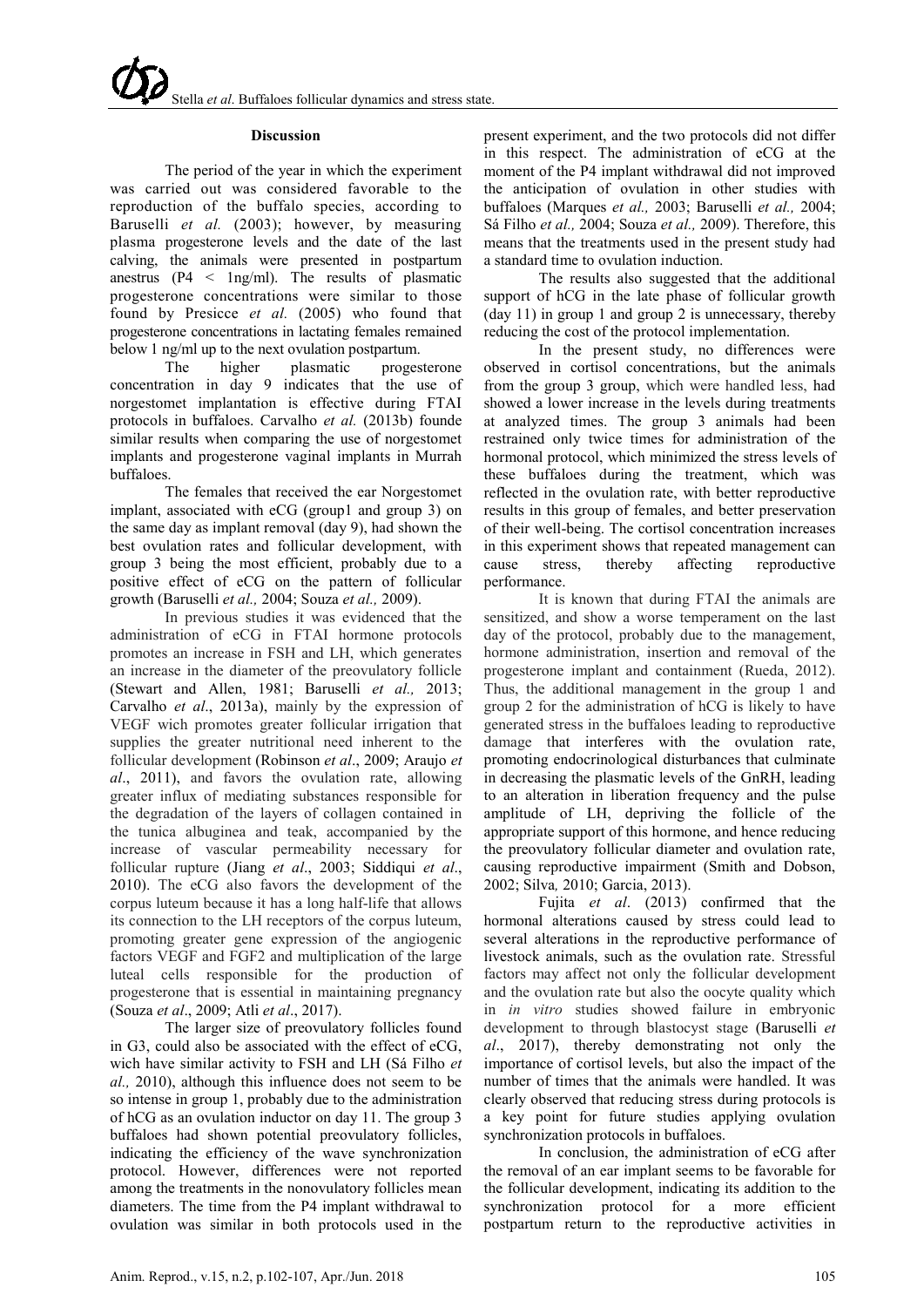lactating Murrah breed buffaloes, and hCG administration on day 11 was not necessary and was considered a stressful agent in buffaloes during the breeding season.

# **Acknowledgments**

The authors thank APTA-Vale do Ribeira, the farmers and UNESP-Botucatu for allowing the use of the animals and of the structure for this study, and also thank CAPES for the financial support.

# **Conflict of interest**

The authors declare no conflicts of interest exist that are of influence on this work.

# **References**

**Atli MO, Mehmet Kaya KMS, Aydilek N, Güzeloğlu A, Wiltbank MC**. 2017. Toll-like receptor 2 and 4 expression in the bovine corpus luteum during the different stages of the estrous cycle. *Anim Reprod*, 14:1270-1277.

**Araújo VR, Duarte AB, Bruno JB, Pinho Lopes CA, Figueiredo JR**. 2011. Importance of vascular endothelial growth factor (VEGF) in ovarian physiology of mammals. *Zygote*, 21:295-304.

**Baruselli PS, Madureira EH, Barnabe VH, Barnabe RC, Berber RCA**. 2003. Evaluation of synchronization of ovulation for fixed timed insemination in buffalo (*Bubalus bubalis*). *Braz J Vet Res Anim Sci*, 40:431-442.

**Baruselli PS, Reis EL, Marques MO, Nasser LFT, Bó GA**. 2004. The use of hormonal treatments to improve reproductive performance of anestrus beef cattle in tropical climates. *Anim Reprod*, 82:479-486.

**Baruselli PS, Soares JG, Gimenes LU, Monteiro BM, Olazarri M J, Carvalho NAT**. 2013. Control of buffalo follicular dynamics for artificial insemination, superovulation and in vitro embryo production. *Buffalo Bull*, 32:160-176.

**Baruselli PS, Batista, EOS, Vieira LS, Sales JNS, Gimenes LU, Ferreira RM**. 2017. Intrinsic and extrinsic factors that influence ovarian environment and efficiency of reproduction in cattle. *Anim Reprod*, 14:48-60.

**Carvalho NAT, Soares JG, Porto Filho RM, Gimenes LU, Souza DC, Nichi M, Sales JS, Baruselli PS**. 2013a. Equine chorionic gonadotropin improves the efficacy of a timed artificial insemination protocol in buffalo during the nonbreeding season. *Theriogenology*, 79:423-428.

**Carvalho NAT, Soares JG, Reis EL, Vannucci FS, Sales JNS, Baruselli PS**. 2013b. Use of different progestagens for ovulation synchronization and tai in buffaloes during the non breeding season. *Buffalo Bull*, 32:527-531.

**Food and Agriculture Organization**. 2016. FAOSTAT: Agriculture data. Available on: http://faostat.fao.org/faostat/collections?versio=ext&has bulk=0&subset=Agriculture. Accessed on: January 15, 2018.

**Fujita AS, Weiss RR, Rossi Junior P, Kozicki LE, Greselle FVN, Bertol MAF**. 2013. Taxa de gestação em novilhas nelore sincronizadas para IATF e inseminadas com sêmen resfriado e congelado. *Arch Vet Sci*, 18:13-21.

**Garcia AR**. 2013. Conforto térmico na reprodução de bubalinos criados em condições tropicais. *Rev Bras Reprod Anim*, 37:121-130.

**Instituto Brasileiro de Geografia e Estatística**. 2016. Pesquisa Pecuária Municipal: Sistema IBGE de Recuperação Automática – SIDRA. Available on: https://sidra.ibge.gov.br/Tabela/3939#resultado.

Accessed on: December 11, 2017.

**Jiang J, Macchiarelli G, Tsang B, Sato E**. 2003. Capillary angiogenesis and degeneration in bovine ovarian antral follicles. *Reproduction*, 125:211-223.

**Marques MO, Reis EL, Campos Filho EP, Baruselli PS**. 2003. Efeitos da administração de eCG e de benzoato de estradiol para sincronização da ovulação em vacas zebuínas no período pós-parto. *In*: Simpósio Internacional de Reproducción Animal, 5, 2003, Córdoba, Argentina. Anales... Córdoba: SIRA. p.392. (Resumén).

**Maziero RRD, Martin I, Mattos MCC, Ferreira JCP**. 2012. Avaliação das concentrações plasmáticas de cortisol e progesterona em vacas Nelore (*Bos taurus indicus*) submetidas a manejo diário ou manejo semanal. *Rev Vet Zootec*, 19:366-372.

**Oba E**. 2003. Biotecnologia da reprodução aplicada aos recursos genéticos animais. *In*: Ramos AA (Ed.). *Contribuição ao estudo dos bubalinos: período de 1972-2001*. Botucatu: UNESP: FAPESP: FMVZ. pp. 279-293.

**Presicce GA, Bella A, Terzano GM, de Santis G, Senatore EM**. 2005. Postpartum ovarian follicular dynamics in primiparous and pluriparous Mediterranean Italian buffaloes (*Bubalus bubalis*). *Theriogenology*, 63:1430-1439.

**Ramos AA**. 2003. Bubalinocultura: uma alternativa da produção de carne e leite. *In*: Ramos AA (Ed.). *Contribuição ao estudo dos bubalinos: período de 1972-2001*. Botucatu: UNESP: FAPESP: FMVZ. pp. 425-450.

**Robinson RS, Woad KJ, Hammond AJ, Laird M, Hunter MG, Mann GE**. 2009. Angiogenesis and vascular function in the ovary. *Reproduction*, 138:869- 881.

**Rueda PM**. 2012. Qualidade de manejo e temperamento de bovinos: efeitos na eficiência reprodutiva de fêmeas submetidas a um protocolo de inseminação artificial em tempo fixo. Jaboticabal, SP: Universidade Estadual Paulista, Faculdade de Ciências Agrárias e Veterinárias. Thesis (Doctor). 87 pp.

**Sá filho MF, Reis EL, Nichi M, Madureira EH, Baruselli PS**. 2004. Dinâmica folicular de vacas Nelore lactantes em anestro tratadas com progestágeno, eCG e GnRH. *Acta Sci Vet*, 32(supl): 235. (Abstract).

**Sá Filho MF, Ayres H, Ferreira RM, Marques MO, Reis EL, Silva RCP, Rodrigues CA, Madureira EH, Bó GA, Baruselli PS**. 2010. Equine chorionic gonadotropin and gonadotropin-releasing hormone enhance fertility in a norgestomet-based, timed artificial